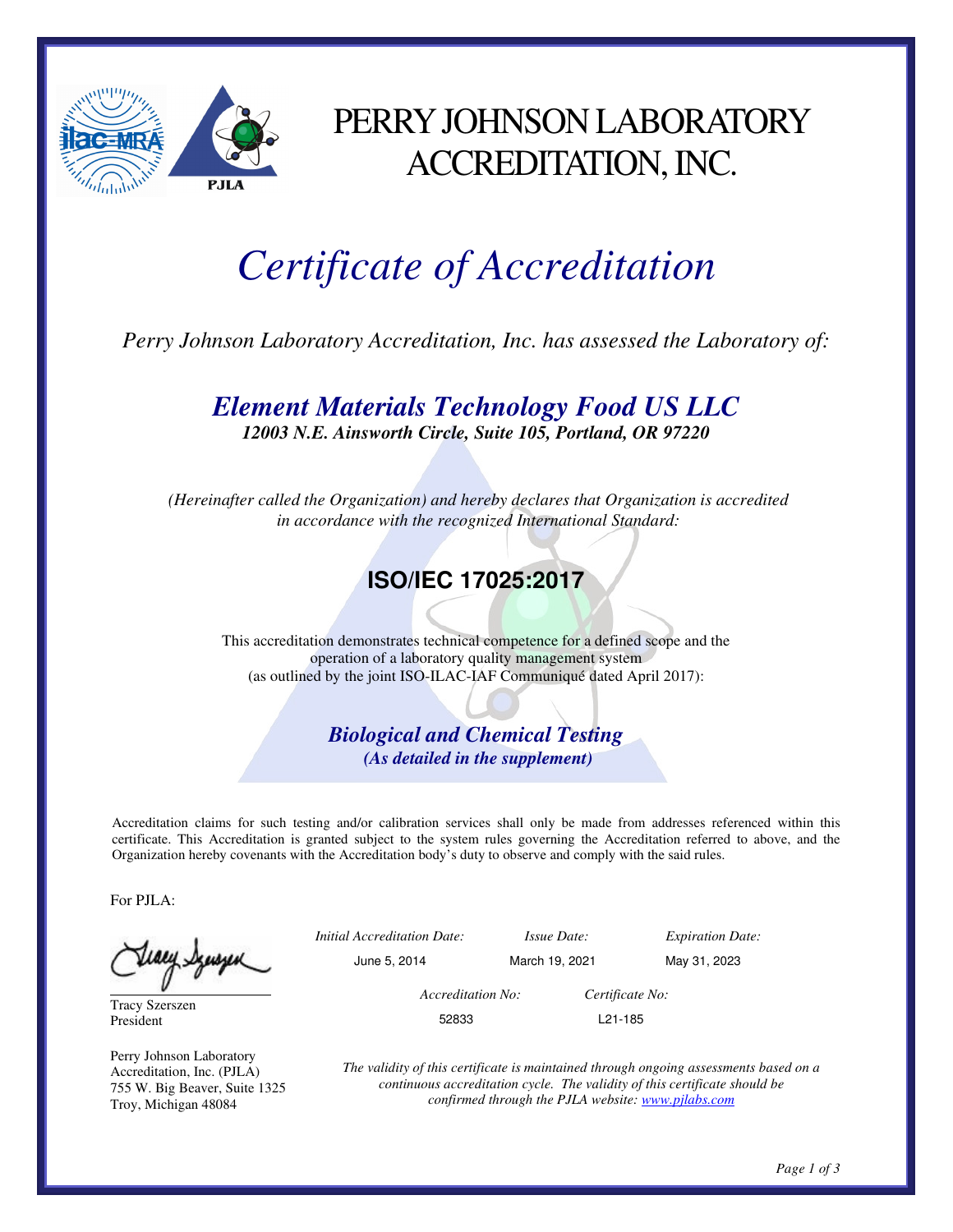

## *Certificate of Accreditation: Supplement*

#### **Element Materials Technology Food US LLC**

12003 N.E. Ainsworth Circle, Suite 105, Portland, OR 97220 Contact Name: Leeza Akimenko Phone: 503-253-9136

*Accreditation is granted to the facility to perform the following testing:* 

| <b>FIELD</b><br><b>OF TEST</b>     | ITEMS,<br><b>MATERIALS OR</b><br><b>PRODUCTS</b><br><b>TESTED</b> | <b>SPECIFIC TESTS OR</b><br><b>PROPERTIES</b><br><b>MEASURED</b> | SPECIFICATION,<br><b>STANDARD METHOD OR</b><br><b>TECHNIQUE USED</b>                | <b>RANGE (WHERE</b><br><b>APPROPRIATE) AND</b><br><b>DETECTION LIMIT</b> |  |
|------------------------------------|-------------------------------------------------------------------|------------------------------------------------------------------|-------------------------------------------------------------------------------------|--------------------------------------------------------------------------|--|
| Biological <sup>F</sup>            | Food products,<br>Environmental,<br>Water and                     | Aerobic Plate Count                                              | FDA BAM Online Ed. Ch. 3;<br>CMMEF 4th Ed. Ch. 6.3 & 7.0<br>(Modified)              | $10$ CFU/g<br>(D.L. for solids)                                          |  |
|                                    | Supplements                                                       | Aerobic Plate Count<br>- Petrifilm                               | AOAC 2015.13                                                                        | 1 CFU/mL<br>(D.L. for liquids)                                           |  |
|                                    |                                                                   | Yeast and Mold                                                   | FDA BAM Online Ed. Ch. 18;<br>CMMEF 4th Ed. Ch. 20.2;<br>CMMEF 3rd 16.52 (Modified) |                                                                          |  |
|                                    |                                                                   | Yeast and Mold<br>Rapid - Petrifilm                              | <b>AOAC RI 121301</b>                                                               |                                                                          |  |
|                                    |                                                                   | Coliform - Petrifilm<br>E. coli - Petrifilm                      | AOAC 991.14                                                                         |                                                                          |  |
|                                    |                                                                   | Enterobacteriaceae -<br>Petrifilm                                | AOAC 2003.01                                                                        |                                                                          |  |
|                                    |                                                                   | Staphylococcus<br>aureus - Petrifilm                             | AOAC 2003.07                                                                        |                                                                          |  |
|                                    |                                                                   | <b>STEC (BAX PCR)</b><br>(real-time)                             | <b>AOAC RI 091301</b>                                                               | Presumptive<br>Positive / Negative                                       |  |
|                                    |                                                                   | Salmonella                                                       | <b>AOAC R1 080601 (ELISA)</b><br>AOAC 2003.09 (PCR)                                 |                                                                          |  |
|                                    |                                                                   | Listeria                                                         | <b>AOAC RI 020401 (ELISA)</b>                                                       |                                                                          |  |
|                                    |                                                                   | Listeria<br>monocytogenes                                        | <b>AOAC RI 030502 (PCR)</b><br>AOAC 2003.12 (PCR)                                   |                                                                          |  |
|                                    |                                                                   | E. coli O157:H7                                                  | AOAC RI 070801 (ELISA)                                                              |                                                                          |  |
|                                    |                                                                   | Ash                                                              | <b>AOAC RI 050501 (PCR)</b>                                                         | $D.L. = 0.1 \%$                                                          |  |
| Chemical <sup><math>F</math></sup> |                                                                   | Fat                                                              | AOAC 923.03<br>AOAC 960.39                                                          |                                                                          |  |
|                                    |                                                                   | Moisture                                                         | AOAC 925.10                                                                         |                                                                          |  |
|                                    |                                                                   | Protein                                                          | AOAC 981.10                                                                         |                                                                          |  |
|                                    |                                                                   |                                                                  |                                                                                     |                                                                          |  |